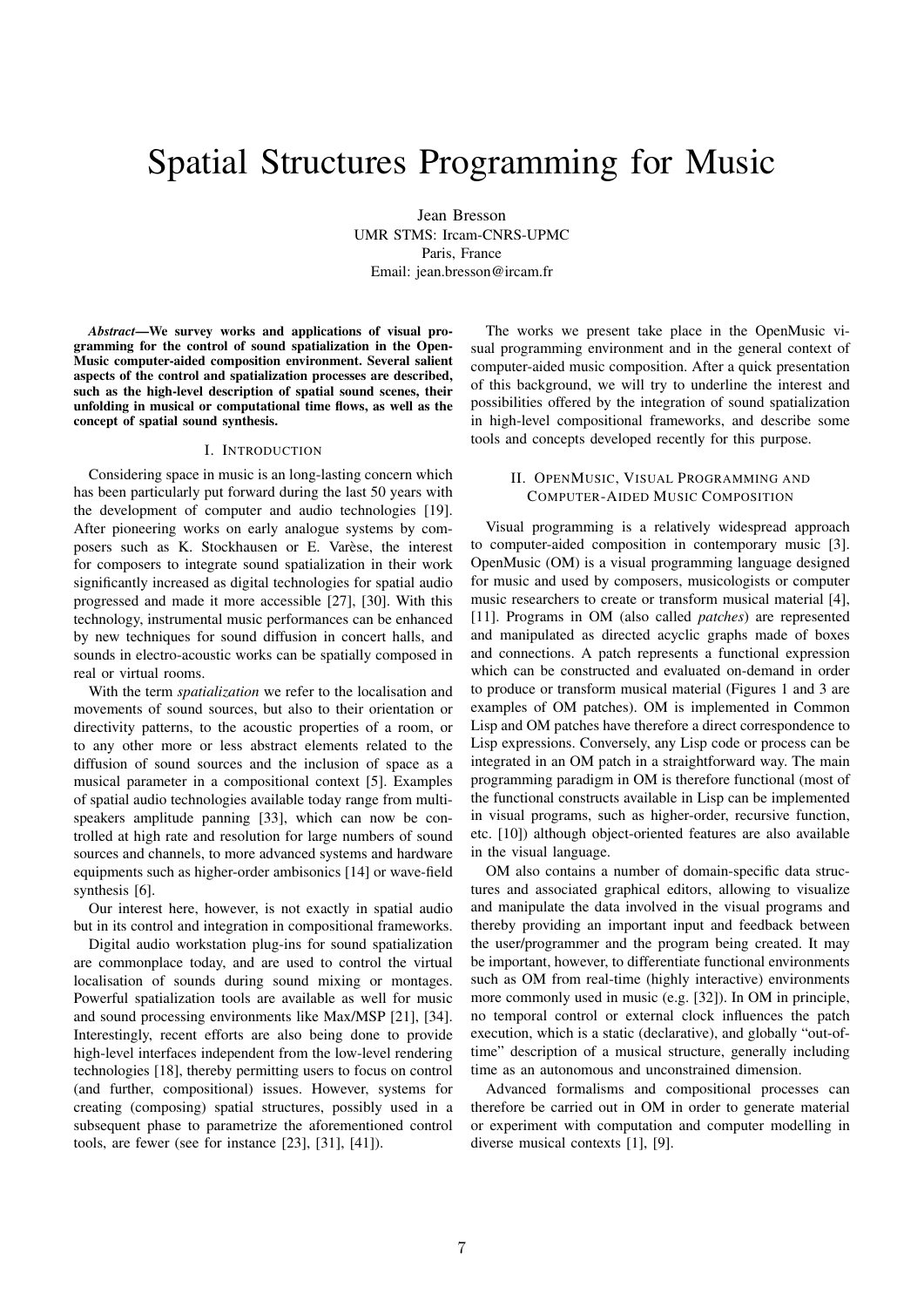# III. SPATIAL CONCEPTS IN COMPUTER-AIDED **COMPOSITION**

There exist several and varied ways in which spatial attributes can be linked to musical aspects of a work in a musical programming environment like OpenMusic. A first example, which actually does not deal with spatialization, is for instance given in [20] where the author uses spatial relations coming from the transcription and processing of architectural sketches and maps to produce musical parameters.

Conversely, and more related to our present concern, any kind of musical or extra-musical data can be processed in OpenMusic and generate attributes or parameters for a spatialization process. This approach has been experimented in the late nineties for instance to control the MusicSpace constraintbased spatialization system [16] with the *OpenSpace* project [17], or the Ircam *Spatialisateur* [21] with *OMSpat* [26]. The main interest here is that spatialization parameters (mostly, the position and movements of the sound sources in space) can be precisely controlled and set in accordance and relation to the other parameters of a compositional process, and therefore of the created musical material. A pioneering work in this respect, carried out in OpenMusic, was B. Ferneyhough's piece *Stellæ for failed times* [25].

Usually two different approaches can be observed in the control of sound spatialization. The first one focuses on the sound sources distribution among the different channels or speakers. This approach is adapted (and generally specific) to particular rooms and speaker set-ups: the composer "thinks" in terms of these speakers and devises how sound sources are allocated, and possibly move among them [40]. A second approach rather focuses on perception, that is, on positions where sound sources shall be located, and spatialization processors work at rendering this perceptual idea in the actual room and with a given speakers set-up. In this case, composers think in term of absolute positions and trajectories. In principle (but rarely in fact) this approach in the compositional domain can be independent of the room and set-up. The recent works carried out in OM, presented in the following sections, mostly focus on the latter approach, describing spatial sound scenes and processes in terms of positions and trajectories (although they do not invalidate the former one).<sup>1</sup> This idea has also been extended to the micro-level of sounds with the concept of *spatial sound synthesis* described in Section VIII.

# IV. SPATIAL SCENE DESCRIPTION IN VISUAL PROGRAMS

Spatial sound scenes<sup>2</sup> are represented in OM visual programs by matrices, where one dimension stands for the different sources, and the orthogonal dimension represents the parameters used for a given spatialization process (these parameters may change depending on the application and

spatialization technique, although they often include at least 2D or 3D position information). These matrices are included and instantiated in functional programs as described in section II (see Figure 1–a). The generative processes can be arbitrarily complex and involve varied formalisms and programming concepts (iterative processing, randomization, higher-order, etc.—see Figure 1–b).

#### V. TIME AND TRAJECTORIES

Time is a fundamental parameter in music and therefore needs a specific consideration in spatialization processes as well. Every parameter is subject to possible changes or continuous evolution. In particular, positions of the sound sources are often rather considered in terms of such evolution: in this case, spatial coordinates will not be represented by values but with sampled curves (determined in the generative processes either point-wise or as functional specification), or contained at a higher level as "trajectory" objects.

The *trajectory* objects in OM aim at providing selfcontained representations for the evolution of spatial (3D) positions, as well as visualization and editing features. Each point of a trajectory has 3 Cartesian coordinates and an optional time-tag allowing to map the position to a temporal referential. These time-tags do not necessarily represent absolute time values and can possibly be modified (or generated) by additional processing (scaling, delays, sampling...) The trajectories generated in Figure 1–b, for instance, do not include specific time information and will be unfolded depending on the onsets and durations specified for their respective sources in the matrix scene representation. The trajectories also have some lazy properties through a number of parameters allowing to define how time unfolding is to be computed, given the explicit timed-points and some rules, for instance respecting a constant speed (hence depending on the distance between successive points), or assuming a constant time interval between the same successive points (and independently of their relative distance). Late sampling (or re-sampling) is also often useful in order to keep compositional specifications relatively small and easily controllable (using reduced sets of "control points") and to convert them to smoother movements and evolutions at rendering time.<sup>3</sup>

## VI. CONTROL OF SPATIAL RENDERING: OM-SPAT

Due to a certain level of abstraction maintained in the specification of the spatial sound scenes during the early compositional stages, in principle no excessive specific knowledge is required about the rendering process, which is most often carried out using external software systems.4

The SDIF file format [39] is used as a standard to encode the spatial scene descriptions created in OM and transfer them

<sup>&</sup>lt;sup>1</sup>These two approaches are not completely incompatible, and most observed applications and practices actually partly involve both the "abstract" spatial thinking and a consideration of particular targeted spatialization systems.

<sup>&</sup>lt;sup>2</sup>We call "spatial sound scene" a set of sound sources associated to positions, trajectories, directivity patterns and other space- or acoustic-related features.

<sup>&</sup>lt;sup>3</sup>The *path* object in [23] provides similar features for the specification of trajectories in Common Lisp Music [36].

 $4$ This "stratified" vision [29] is not always completely realistic in fact, since elements of the rendering techniques often need to be specified and incorporated at the control level.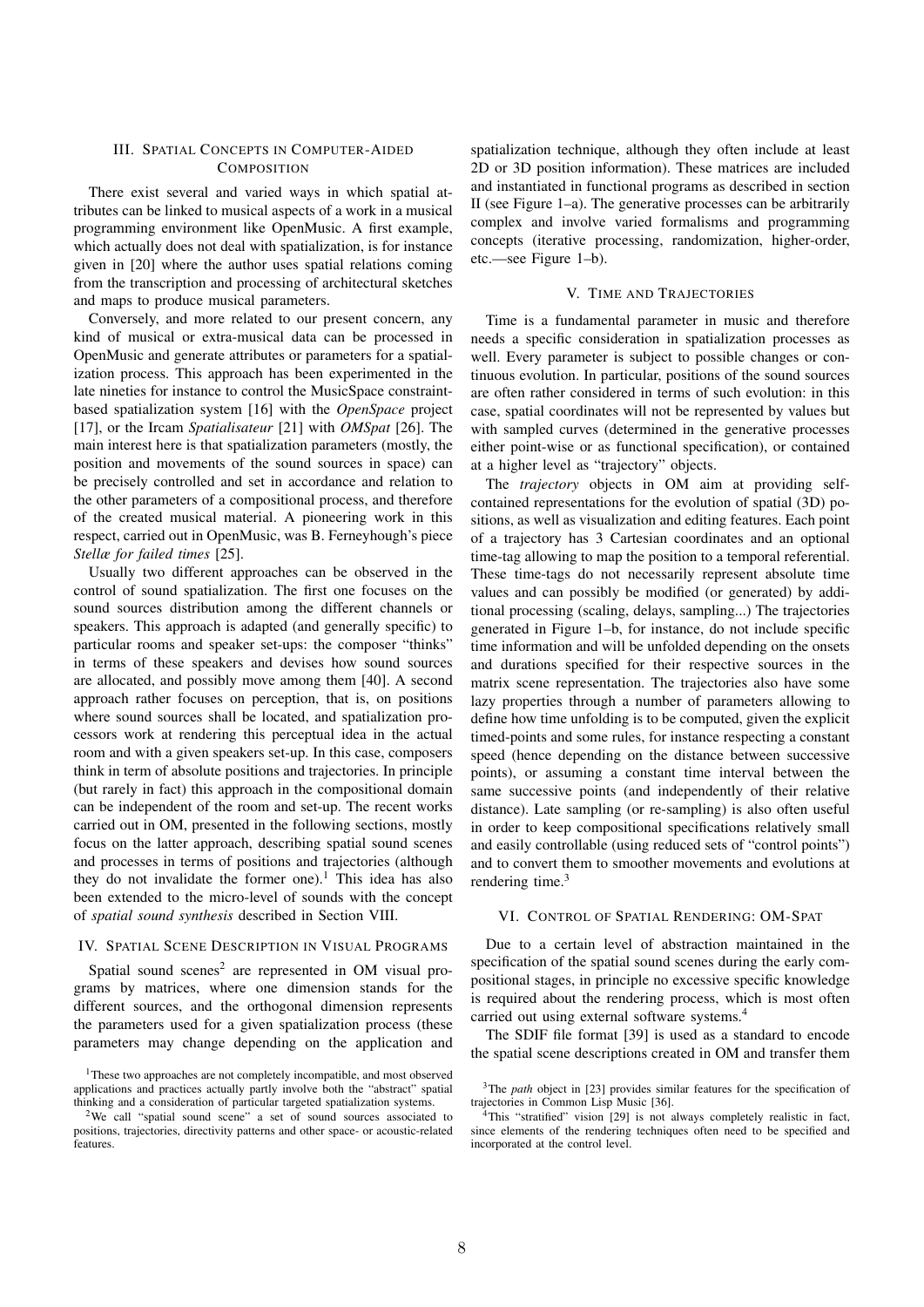

Fig. 1. Representation and rendering of a spatial sound scene in OpenMusic. The matrix representation of the scene (a) is instantiated from a set of sound sources and spatialization parameters provided either "literally" (e.g. durations, onsets...) or as functional specification (e.g. the trajectory generation process (b) provided as higher-order function). It is eventually encoded as an SDIF file (c), and here rendered to a multi-channel audio file (d).

to external software and rendering environments.<sup>5</sup> SDIF is a "polyphonic", stream-based format allowing to encode timed frames containing any kind of data structured as matrices. Each matrix (identified by a type) contains a number of components described at the time of the containing frame by a set of field values (e.g. *x*, *y*, *z* in the case of spatial positions). Several matrices of different types can coexist in common frames, and several frame streams can coexist in a same SDIF description file. SDIF is therefore quite well adapted to render the OM spatial sound scenes (see Figure 1–c): source descriptions can be can be interpreted in terms of such flat and precisely timed streams describing the evolution of their different spatial parameters (see [12]).

Specific matrix types have been defined in SDIF corresponding to the main control parameters of the Ircam *Spatialisateur*. A command line rendering tool developed from this software (*Spat renderer*6) allows to generate spatialized multichannel audio files from the SDIF descriptions created in OM (see Figure 1–d).

As shown in Figure 1, room descriptions can also be addressed in the compositional and spatialization processes: the *Spatialisateur* provides powerful perceptual room modelling features, to which can be "attached" the different sources.<sup>78</sup>

Both SDIF file conversion and *Spat* rendering features described in this section are available in the OpenMusic *OM-Spat* library.

## VII. DATA STREAMING AND REAL-TIME INTEGRATION

In the present musical and technological context, sound spatialization is either performed as a completely off-line process (most often, in the case of pure electronic music), or in real time during concerts and performances. In the latter case a lower degree of abstraction and complexity is affordable for the description, control and rendering of spatial sounds.

The streaming of the SDIF-formatted data generated in OM (hence already "flattened", timed and ordered) is envisaged as one solution in the integration of spatial data, prepared beforehand in the computer-aided composition environment, in external real-time processes.

*Spat-SDIF-Player* is a standalone application developed for this purpose (see Figure 2–a). Implemented in Max/MSP [32] using the MuBu buffering library [35], this application loads SDIF spatial description files and provides standard playback controls as well as additional features such as stream (i.e. source) selection, looping or speed control. Note that this player does not produce any sound but broadcasts control messages via UDP. The messages are formatted in OSC [44] and respect the SpatDIF specification [28] so that any

5SDIF is also used to interchange data between the OM compositional environment and external sound rendering or other lower-level processing tools [8].

<sup>6</sup>*Spat renderer* by Thibaut Carpentier, Ircam.

<sup>7</sup>Several simultaneous "virtual rooms" can coexist and be superimposed in a same spatial sound scene, attached to different sound sources.

8In the SDIF description, separate frame streams are used for the room parameters and their possible evolution through time, and a "room ID" attribute allow to match the sources to one of the (possibly multiple) rooms.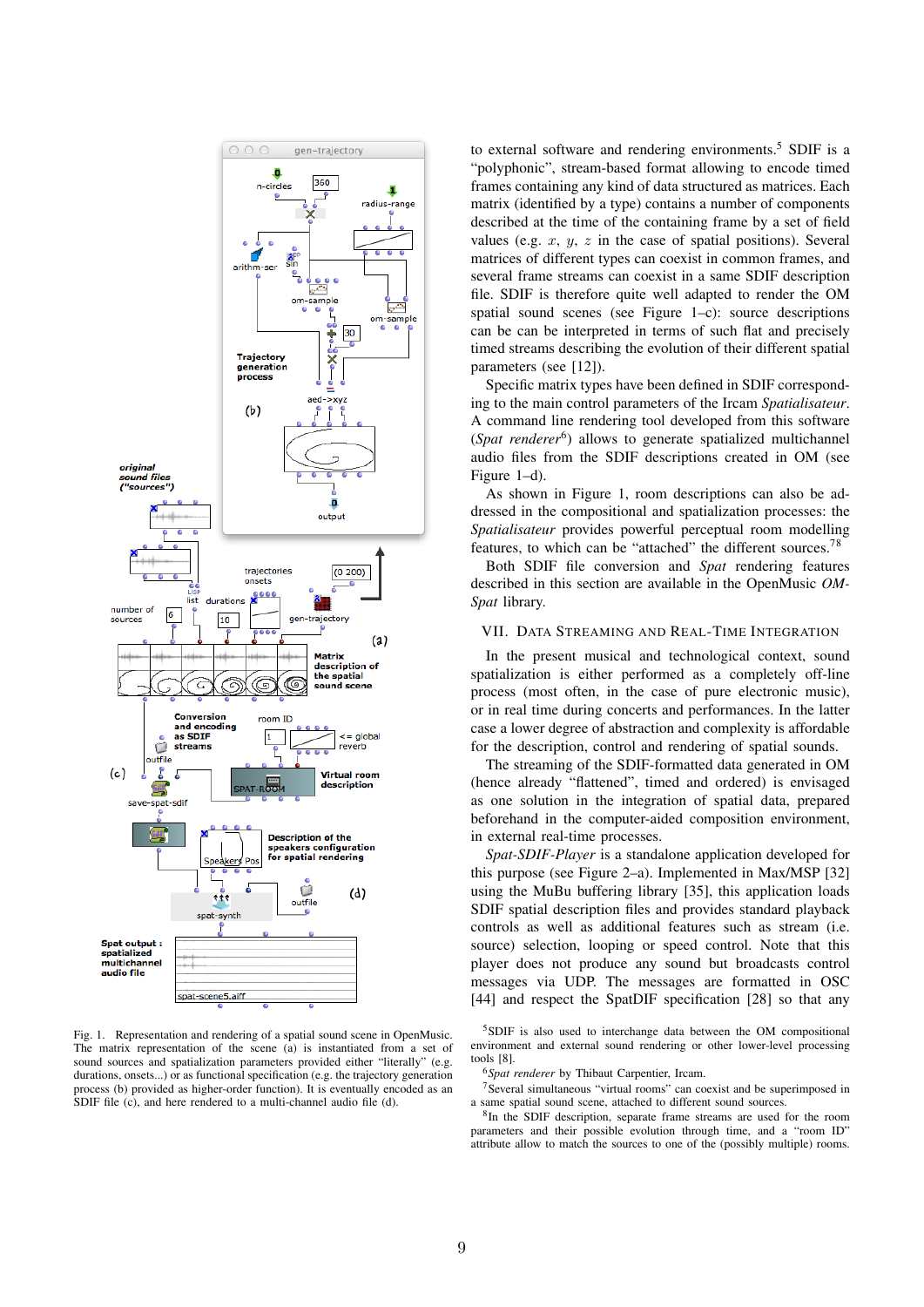

Fig. 2. Streaming of SDIF spatial descriptions using *Spat-SDIF-Player* (a). Control messages are be received and interpreted by the *SpatDIF-Viewer* 3D renderer (b) and by the *Spat* library tools in Max/MSP (c).

rendering system compliant with this format can interpret and eventually render the spatial descriptions accordingly. Figure 2 shows two such examples: one (*SpatDIF-Viewer*, Figure 2– b) is a visualization tool rendering SpatDIF messages in a 3D display, and the second one is a Max/MSP patch receiving the same data and converting them into control messages for the *spat.oper* object in the *Spat 4* library (Figure 2–c).

This networking protocol provides interesting flexibility and inter-operability between applications and tools for spatialization. It is however limited as messages may be numerous (for instance in case of high sample rates and/or when numerous spatialization parameters are involved), and are necessarily sent sequentially. In these cases, the simultaneous control of multiple sound sources (which is not a limitation at the level of the specification of the spatial sound scenes in OM, for instance) can raise synchronization issues, delays, or other undesired behaviours.

# VIII. SPATIAL SOUND SYNTHESIS

An interesting concept developed and implemented in the context of these works on sound spatialization is the one of *spatial sound synthesis* [37]. Generalizing similar ideas developed with the spatialization of spectral or sinusoidal decompositions [22], [42], or with granular and swarm-based models [24], [43], the concept of spatial sound synthesis consists in addressing spatial issues at the very same level as the sound synthesis itself.

Sound synthesis processes can be represented and controlled in OpenMusic using matrix objects (in a similar way as is done with spatial sound scenes—see Section IV). In the *OMChroma* library [2], these matrices describe parameter values corresponding to a given sound synthesis "instrument", for a number of synthesis components (or virtual instances

of this instrument). This representation in OM visual programs is eventually converted to textual code compiled into a sound file by the Csound synthesizer [7]. Typically, from a simple digital oscillator implemented in Csound and used as the "synthesis instrument", an *OMChroma* matrix would allow to describe and store the frequency, amplitude, duration and possible additional parameters of this instrument for an arbitrary (and possibly important) number of components, hence implementing a powerful "additive synthesis" control and rendering process (see Figure 3–a).

Synthesis processes in *OMChroma* can be extended to sound spatialization by devising appropriate Csound instruments considering sound sources as one of the inputs of the synthesis. and the multichannel output as its result. As with the matrices described in section IV, spatialization processes developed using *OMChroma* can therefore make for unlimited polyphony (number of sources), and provide an important diversity in the rendering techniques thanks to the numerous spatialization tools and programming possibilities available in the Csound language. The *OMPrisma* library, developed by Marlon Schumacher at CIRMMT (McGill University) is an extension of *OMChroma* providing a rich set of such spatialization options to be used in complement (or combination—see below) to the *OMChroma* synthesis objects [38].

More interestingly, it is possible to develop both the synthesis and spatialization processes in a same DSP instrument, and thereby to build arbitrarily complex sound structures including spatial descriptions for every single component of the sound synthesis. In the "additive synthesis" example given above, for instance, one could imagine to assign a specific trajectory to every single "partial" of the sound (or atomic sinusoidal component, hence considered as an individual sound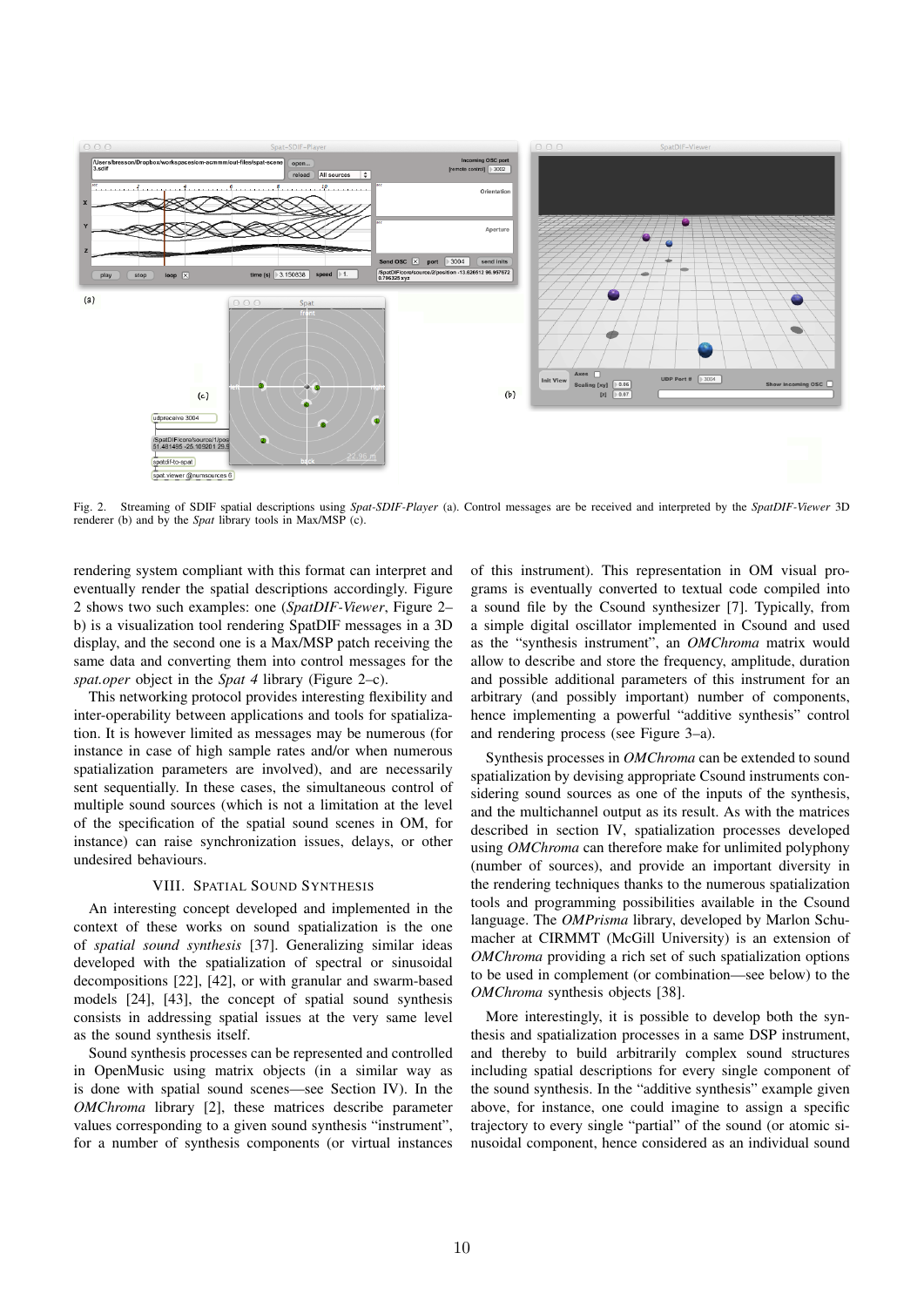source). Unique and innovative sound textures can therefore be designed establishing strong relations between the sound synthesis parameters and corresponding spatial morphologies.

In order to allow for unconstrained combination between the different sound synthesis techniques provided in *OMChroma* with the spatial rendering tools implemented in *OMPrisma*, a "merging" protocol has been defined between synthesis and spatialization objects (and subsequently between corresponding Csound source code). This dynamic integration provides a high degree of flexibility for the experimentation on the different spatialization and synthesis techniques combinations; Any sound synthesis object can be connected and merged to any spatialization object in order to perform a spatial sound synthesis process integrating both parameters and attributes (see Figure 3).



Fig. 3. Spatial sound synthesis in OM with *OMChroma*/*OMPrisma*.

# IX. CONCLUSION: TOWARD EXTENDED COMPUTATIONAL PARADIGMS FOR SPATIALIZATION ?

Sound spatialization is now a widespread concern in electroacoustic and contemporary music, and a major issue in computer music research and development. The technological advanced of the recent years opened a world of possibilities, and many musical venues and research institutions are now equipped with high-quality spatial rendering facilities.<sup>9</sup>

Compositional concerns and research currently emerge on top of these technologies, as show for instance the different

tools and projects presented in this article, in OpenMusic and more generally in the computer-aided composition domain. An interesting point here is the fact that the spatialization processes can now be thought and carried out inside or in a close relation to the compositional processes and corresponding formalized approaches.

In this regard, the connection to real-time frameworks is probably still a critical—and interesting—aspect: while most of the signal processing tools render spatial sounds in realtime, their integration with compositional inputs and specifications is not straightforward (the works presented in Section VII are preliminary attempts in this direction). More and more frequently as high-resolution systems get developed and available, the integration of relatively complex sound structures and spatial control can raise computational issues which can be solved by merging off-line generation of compositional inputs, using dedicated computational paradigms and environments, to reactive (real-time) spatial sound rendering systems.

In this respect and in the continuation of the different past projects dealing with spatial concerns in computer-aided composition, interesting new directions could involve extended constraint-based approaches to spatial structures, or specific formal frameworks such as qualitative spatial reasoning [13]. By including spatial concepts in the programs generating and processing data, spatial computing [15] could also be a promising approach to the control of spatialization processes and to cope with the general issue of composing spatial structures using computer processes.

#### ACKNOWLEDGEMENTS

Significant parts of the works presented in this paper have been carried out in collaboration with Marlon Schumacher at Ircam and at CIRMMT, McGill University. The author would also like to acknowledge Thibaut Carpentier for his collaboration on the *Spat* rendering and on the definition the interchange formats used in this project.

#### **REFERENCES**

- [1] C. Agon, G. Assayag and J. Bresson (Eds.), *The OM Composers Book. 1*, Editions Delatour/Ircam, 2006.
- [2] C. Agon, J. Bresson and M. Stroppa, "OMChroma: Compositional Control of Sound Synthesis." *Computer Music Journal*, 35(2), 2011.
- [3] G. Assayag, "Visual Programming in Music." *Proceedings of the International Computer Music Conference*, Banff Canada, 1995.
- [4] G. Assayag, C. Rueda, M. Laurson, C. Agon and O. Delerue, "Computer Assisted Composition at IRCAM: From PatchWork to OpenMusic." *Computer Music Journal*, 23(3), 1999.
- [5] M. A.J. Baalman, "Spatial Composition Techniques and Sound Spatialization Technologies." *Organised Sound*, 15(3), 2010.
- [6] A. J. Berkhout, D. de Vries, D. and P. Vogel, "Acoustic Control by Wave Field Synthesis." *Journal of the Acoustical Society of America*, 93, 1993.
- [7] R. Boulanger (Ed.) *The Csound Book: Perspectives in Software Synthesis, Sound Design, Signal Processing,and Programming*, The MIT Press, 2000.
- [8] J. Bresson and C. Agon, "SDIF Sound Description Data Representation and Manipulation in Computer-Assisted Composition." *Proceedings of the International Computer Music Conference*, Miami, USA, 2004.
- [9] J. Bresson, C. Agon and G. Assayag (Eds.), *The OM Composers Book. 2*, Editions Delatour/Ircam, 2008.
- [10] J. Bresson, C. Agon and G. Assayag, "Visual Lisp/CLOS Programming in OpenMusic." *Higher-Order and Symbolic Computation*, 22(1), 2009.

<sup>&</sup>lt;sup>9</sup>Notable example of concert venues and research facilities providing highquality spatialization environments include Ircam's *Espace de projection* with its WFS and higher-order ambisonics systems, the *Acousmonium* at the GRM (Paris), the Birmingham ElectroAcoustic Sound Theatre (*BEAST*), the *Allosphere* at UC Santa Barbara, the ZKM *Klangdom* in Karlsruhe, the *Sonic Lab* in Belfast, and many others.